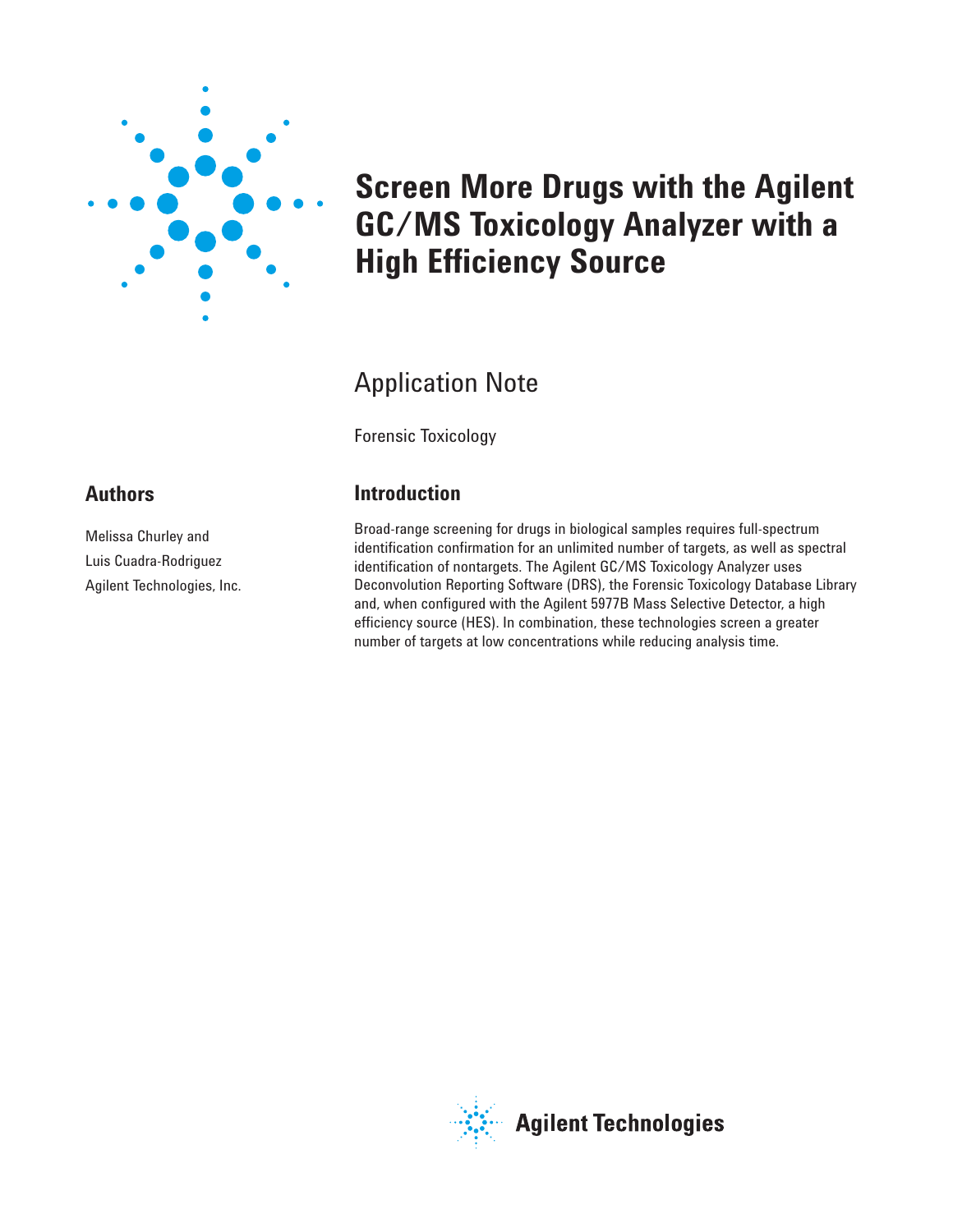#### **Screen at Lower Concentrations with the High Efficiency Source**

Improved screening capability with the HES was demonstrated using human serum, as seen in Table 1. Negative serum, 2 mL, was extracted using the Agilent Bond Elut Certify general drug screen method M2721 [1]. The extract was reconstituted in 0.1 mL methanol and spiked with the GC/MS Toxicology Checkout Mixture (p/n 5190-0471) to yield 10 to 1,000 ng/mL (in vial) of underivatized standards.

Table 1. Lowest injected amount of drugs in spiked serum extract detected with AMDIS using a minimum match factor of 75.

|                      | <b>HES (HES autotune)</b>                                    |                              |                                                         | Extractor (etune)                                            |                              |                                                         |
|----------------------|--------------------------------------------------------------|------------------------------|---------------------------------------------------------|--------------------------------------------------------------|------------------------------|---------------------------------------------------------|
|                      | <b>Minimum amount</b><br>injected (pg)<br>AMDIS score $>$ 75 | <b>AMDIS</b><br><b>Score</b> | <b>Equivalent</b><br>concentration in<br>serum (ng/mL)* | <b>Minimum amount</b><br>injected (pg)<br>AMDIS score $> 75$ | <b>AMDIS</b><br><b>Score</b> | <b>Equivalent</b><br>concentration in<br>serum (ng/mL)* |
| Amphetamine          | 500                                                          | 94                           | 25                                                      | 500                                                          | 75                           | 25                                                      |
| Nicotine             | 50                                                           | 92                           | 2.5                                                     | 50                                                           | 81                           | 2.5                                                     |
| MDA                  | 500                                                          | 77                           | 25                                                      | 500                                                          | 76                           | 25                                                      |
| <b>MDMA</b>          | 500                                                          | 85                           | 25                                                      | 500                                                          | 83                           | 25                                                      |
| MDEA                 | 10                                                           | 76                           | 0.5                                                     | 500                                                          | 97                           | 25                                                      |
| Meperidine           | 10                                                           | 85                           | 0.5                                                     | 50                                                           | 85                           | 2.5                                                     |
| Phencyclidine        | 50                                                           | 83                           | 2.5                                                     | 500                                                          | 90                           | 25                                                      |
| Methadone            | 50                                                           | 87                           | 2.5                                                     | 500                                                          | 89                           | 25                                                      |
| Cocaine              | 50                                                           | 77                           | 2.5                                                     | 500                                                          | 94                           | 25                                                      |
| <b>SKF-525a</b>      | 50                                                           | 77                           | 2.5                                                     | 100                                                          | 81                           | 5                                                       |
| Codeine              | 100                                                          | 88                           | 5                                                       | 500                                                          | 90                           | 25                                                      |
| Diazepam             | 50                                                           | 90                           | 2.5                                                     | 50                                                           | 81                           | 2.5                                                     |
| Hydrocodone          | 100                                                          | 91                           | 5                                                       | 500                                                          | 90                           | 25                                                      |
| Tetrahydrocannabinol | 50                                                           | 75                           | 2.5                                                     | 100                                                          | 78                           | 5                                                       |
| Oxycodone            | 50                                                           | 80                           | 2.5                                                     | 500                                                          | 83                           | 25                                                      |
| Flunitrazepam        | 500                                                          | 88                           | 25                                                      | 500                                                          | 75                           | 25                                                      |
| Diacetylmorphine     | 100                                                          | 79                           | 5                                                       | 1.000                                                        | 83                           | 25                                                      |
| Fentanyl             | 50                                                           | 85                           | 2.5                                                     | 50                                                           | 77                           | 2.5                                                     |
| Alprazolam           | 100                                                          | 76                           | 5                                                       | 1.000                                                        | 85                           | 50                                                      |
| Verapamil            | 50                                                           | 84                           | 2.5                                                     | 500                                                          | 90                           | 25                                                      |
| Strychnine           | 500                                                          | 86                           | 25                                                      | 500                                                          | 77                           | 25                                                      |
| Trazodone**          | > 1,000                                                      | (71)                         | > 50                                                    | > 1,000                                                      | (68)                         | > 50                                                    |

Drugs found at lower concentrations using the HES versus the extractor source are highlighted. Tuning conditions are in parentheses.

\* Assumes 100% recovery from a 2 mL serum sample, reconstitution of extract in 0.1 mL and 1 µL injected.

\*\* The amount of injected trazodone required to achieve a score of 75 exceeds 1,000 pg.

The benzodiazepines oxazepam, lorazepam, temazepam, nitrazepam, and clonazepam were not found at 1,000 pg.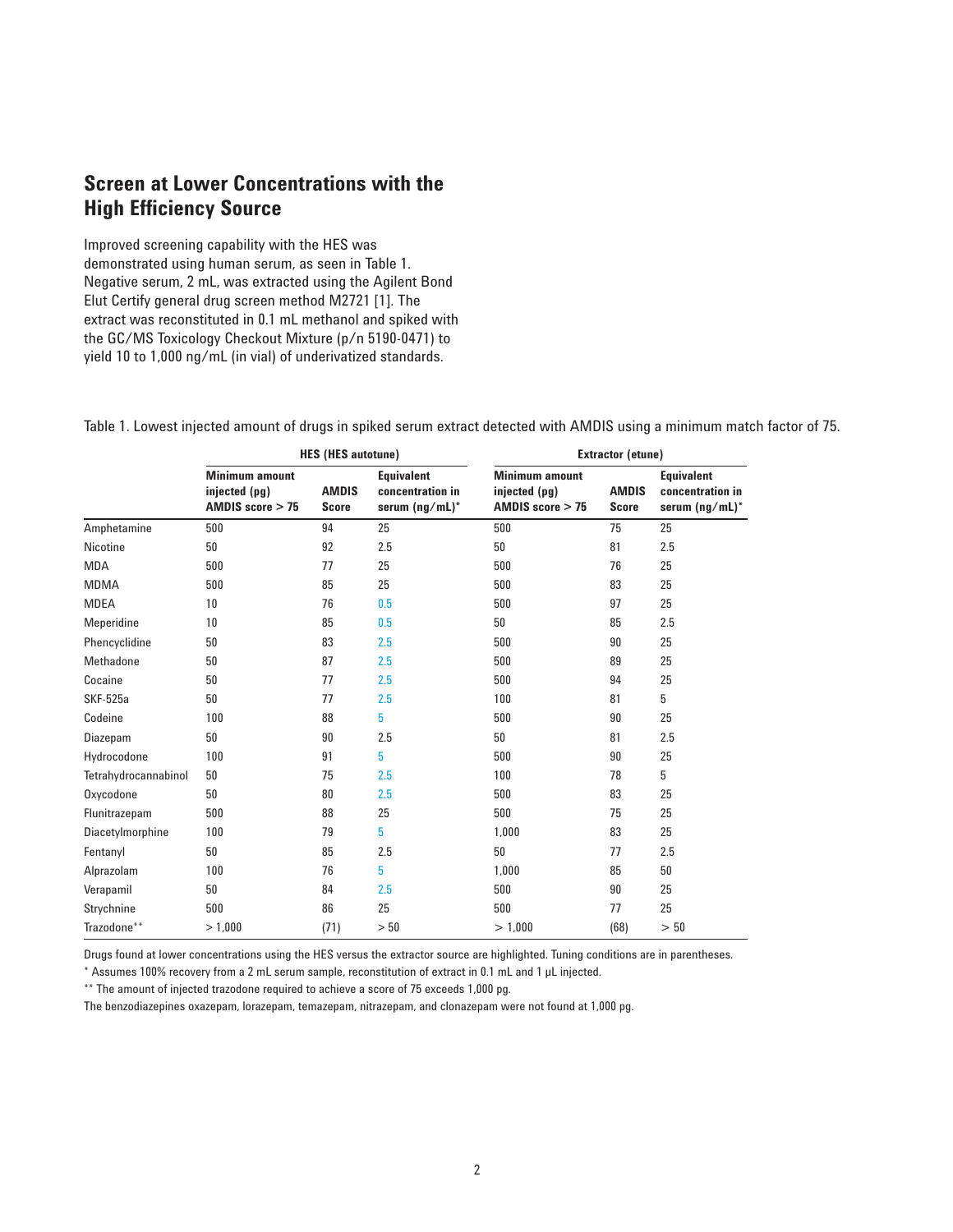The synthetic opioid fentanyl was added to the checkout mixture. Drug target compounds screened in serum, such as methadone, cocaine, hydrocodone, THC and others, can now be positively identified using full-scan mode at lower concentration (for example, 5 ng/mL for hydrocodone). The HES maximizes the number of ions that are created in the source and transferred into the quadrupole analyzer, which equates to more signal, and thus better sensitivity (Figure 1). This increase in response translates into more drug targets found during the screening process with good library matches.

#### **NIST Searchable Spectra with Isomer Differentiation**

The forensic chemist is required to identify the drug of abuse with the highest degree of scientific certainty. To some extent, the issue of cocaine isomer determination has reinforced the requirement for methods of high specificity [2]. The 5977B GC/MSD with HES allows for the strict spectral integrity that is required to differentiate between cocaine isomers and obtain NIST searchable spectra for detected drugs (Figure 2).



Figure 1. Overlay of TICs of 500 pg standard in serum using A) HES autotune, and B) extractor source etune.



Figure 2. Mass spectrum of 100 pg cocaine spiked in serum (A) compared with NIST spectrum (B). Cocaine is the first hit in NIST. The match factor is 810 (good) [3], and is differentiated from pseudococaine, which has a match factor of 788 (fair). The equivalent concentration is 5 ng/mL based on complete recovery. Excellent NIST library matches (≥900) for cocaine as a first hit are returned at concentrations above this level.